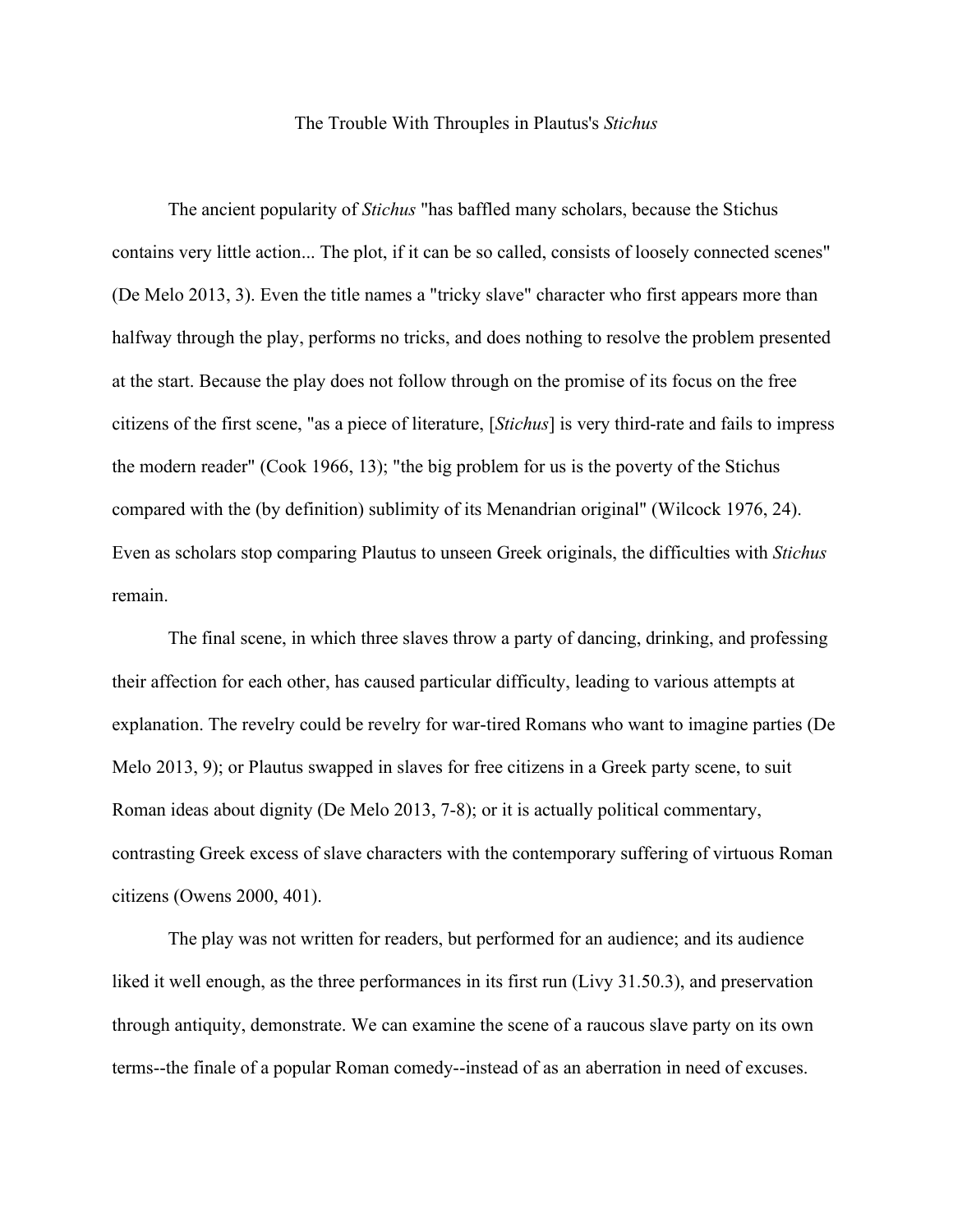Plautine comedy lies in the distortion of accepted reality (Petrone 1977, 26) and distortion of Greek models is part of this Plautine approach, rather than being an authorial failure. The last scene's focus on slaves and their racuous, romantic party suits the absurdity of Roman hierarchy, mocking it in a manner appropriate to the festival context where the comedy was first (and second and third) performed, while also mocking the slaves so that the subversion of Roman customs never reads as dangerous to the audience. The "unnecessary" third slave is not introduced to fill out the scene, but as a friend, rival, and mirror of the titular Stichus; the drinking party is a celebration of slaves who accept the hierarchy they are embedded in, not a substitute for a genteel party of citizens; the slave woman with two lovers acknowledges a social reality among marginalized people of Rome; the party is not (just) a joke about slaves having personally meaningful relationships despite their legal vulnerability to the loss of any social bonds at their masters' whims. Even the ambiguity surrounding the characters--the doubled slave men, the surprisingly undoubled slave woman who is *amica* and *meretrix* and *scorta* by turn, the flute player who is musical accompaniment to the whole play but also participant in the drinking- -is part of the joke, and part of the point. These metatheatrics allow jokes about serious institutions while keeping them securely in the realm of theater jokes, a bit of festival fun. Only the slaves, who sing about their own legal and social and personal status while dancing drunkenly for each other, can embody the absurdity of their place in both theater and life.

## Bibliography

Cook, Jeanette Deirdre. 1966. "The Stichus of Plautus: An Introduction and Elementary Commentary." ProQuest Dissertations Publishing.

https://search.proquest.com/docview/1790273527?pq-origsite=primo.